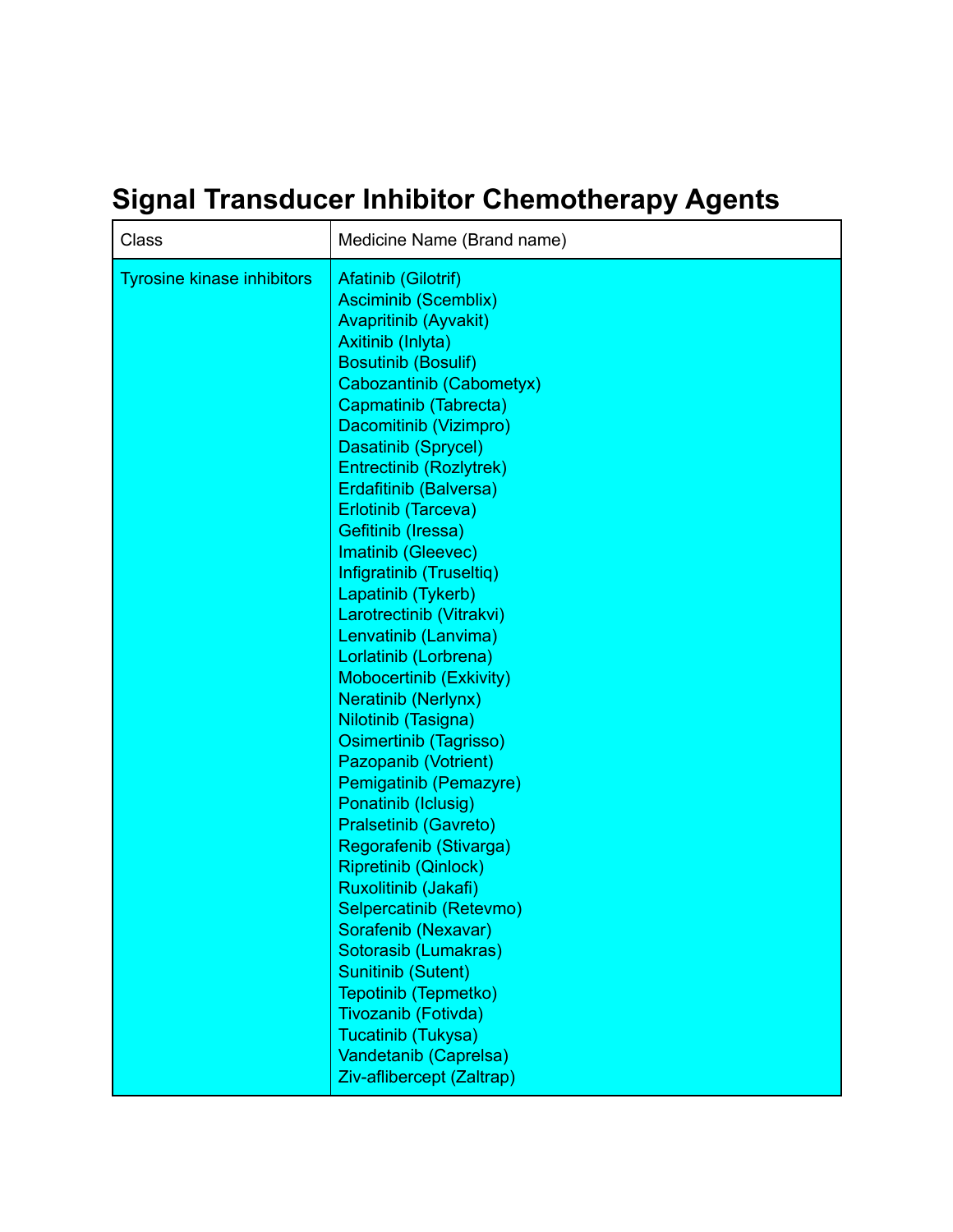| <b>PARP</b> inhibitors                          | Niraparib (Zejula)<br>Olaparib (Lymparza)<br>Rucaparib (Rubraca)<br>Talazoparib (Talzenna)                                   |
|-------------------------------------------------|------------------------------------------------------------------------------------------------------------------------------|
| <b>IDH</b> inhibitors                           | Enasidenib (Idhifa)<br>Ivosidenib (Tibsovo)                                                                                  |
| <b>FLT3</b> inhibitors                          | Midostaurin (Rydapt)<br>Gilteritinib (Xospata)                                                                               |
| <b>Proteasome inhibitors</b>                    | Bortezomib (Velcade)<br>Carfilzomib (Kyprolis)<br>Ixazomib (Ninlaro)                                                         |
| mTOR Inhibitors                                 | Everolimus (Afinitor, Zortress)<br>Temsirolimus (Torisel)                                                                    |
| <b>Histone Deacetylase</b><br><b>Inhibitors</b> | Belinostat (Beleodaq)<br>Panobinostat (Farydak)<br>Romidepsin (Istodax, Chromadax)<br>Vorinostat (Zolinza)                   |
| Cyclin-dependent kinase                         | Ribociclib (Kisqali)                                                                                                         |
| (CDK) Inhibitors                                | Palbociclib (Ibrance)<br>Abemaciclib (Verzenio)                                                                              |
| <b>MEK Inhibitors</b>                           | <b>Trametinib (Mekinist)</b><br><b>Cobimetinib (Cotellic)</b><br><b>Binimetinib (Mektovi)</b>                                |
| <b>BTK Inhibitors</b>                           | Ibrutinib (Imbruvica)<br><b>Acalabrutinib (Calquence)</b><br>Zanubrutinib (Brukinsa)                                         |
| <b>BRAF Inhibitors</b>                          | Vemurafenib (Zelboraf)<br>Encorafenib (Braftovi)<br>Dabrafenib (Tafinlar)                                                    |
| <b>ALK Inhibitors</b>                           | Crizotinib (Xalkori)<br>Ceritinib (Zykadia)<br>Alectinib (Alecensa)<br><b>Brigatinib (Alunbrig)</b><br>Lorlatinib (Lorbrena) |